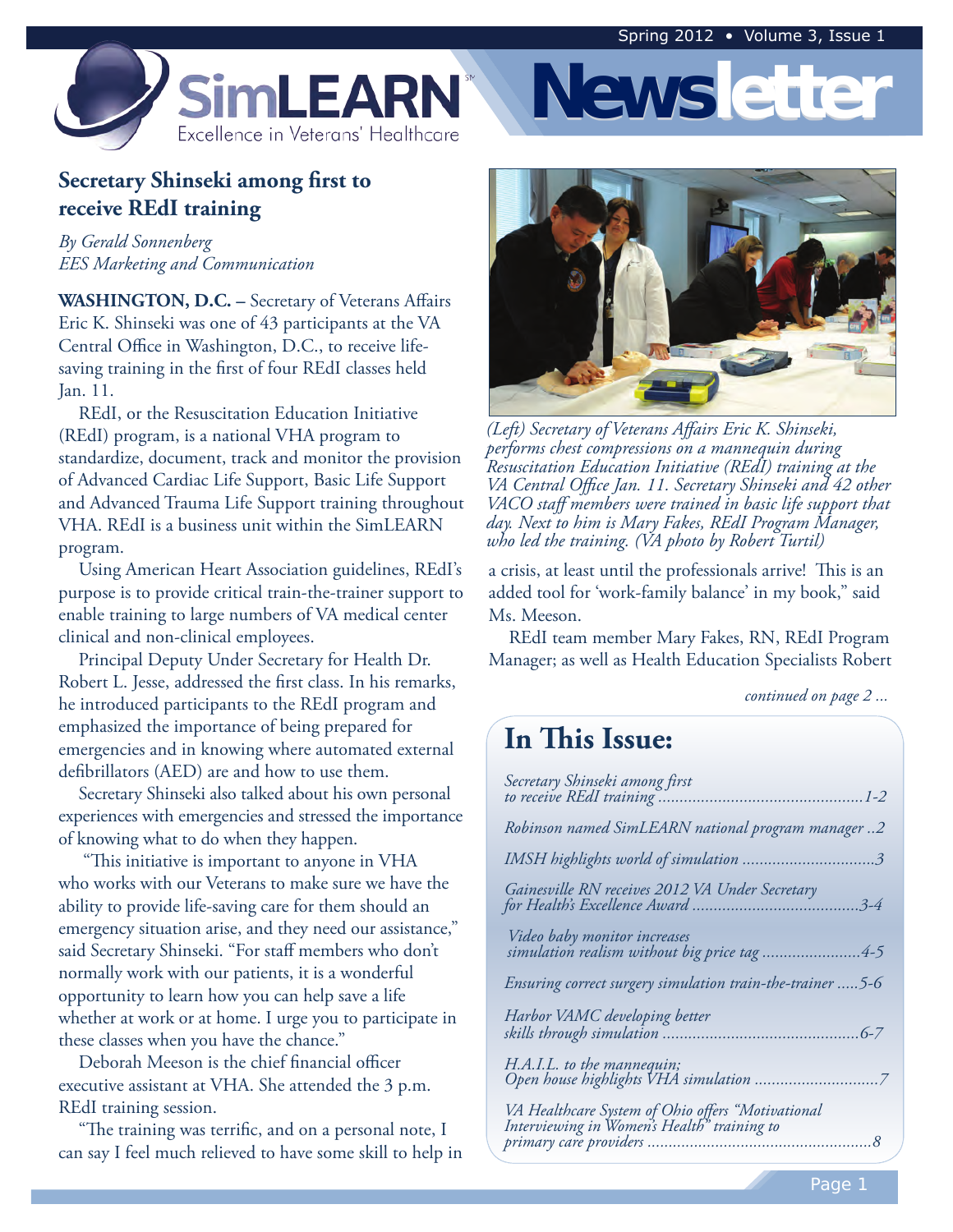

# News

## **Robinson named SimLEARN national program manager**

*By Gerald Sonnenberg EES Marketing and Communication* 

**ORLANDO, FL** - Harry Robinson joined the VHA SimLEARN program as National Program Manager Feb. 13. He succeeds Dr. Paula Molloy, who served in that position since May 2010.

Prior to this new appointment with SimLEARN, Mr. Robinson was a senior associate with Booz Allen Hamilton here, where he served as the advanced analytics modeling and simulation lead supporting Team Orlando, a collaborative alliance of governmental and non-profit agencies, including the Department of Defense and VA, working to leverage simulation technology to improve human performance. His focus was on providing live, virtual and constructive simulation to support training solutions to accomplish individual and team training requirements.

A Veteran of the U.S. Navy, Mr. Robinson earned his commission through the Navy Reserve Officer Training Corps upon graduation from Pennsylvania State University in 1982 with a Bachelor of Science in Computer Science. He then earned a Master's of Science in Aviation Systems from the University of Tennessee and completed the Naval War College Command and Staff Course. The Philadelphia native retired at the rank of captain after 28 years of military service, and is currently pursuing a Ph.D in Modeling and Simulation

#### *... continued from page 1*

Kraemer and Peggy Civiletti, were on hand to provide the one-hour life saving classes to a variety of staff members from various areas of VACO. Monthly classes continue at VACO. In February, an additional 42 staff members received training.

"Resuscitation training can be applied beyond the realm of clinical practice, to areas such as VA police, administrative and support service staff," explained Ms. Fakes. "For example, immediate response training for non-health care staff for witnessed emergencies and use



*Harry Robinson. (VA courtesy photo)* 

from Old Dominion University.

"I'm very honored to have been selected to come on board the VHA SimLEARN team," said Mr. Robinson. "This is an exciting and challenging task to leverage the modeling and simulation domain for the conduct of training, education and research in achieving health care excellence. SimLEARN has already established a great reputation, and I look forward to contributing to its success within the VHA and, most especially, to the Veterans we serve. I welcome the opportunity to introduce myself to you and to learn your perspectives and ideas for the future."  $\mathbf{\hat{*}}$ 

of the Automated External Defibrillators (AED) in and out of medical center/clinical settings can be effectively taught to VHA non-clinical staff through VHA's use of the American Heart Association Family & Friend CPR program."

The REdI program is based with SimLEARN in Orlando, and is recruiting resuscitation education staff to help train other instructors at the VAMC training centers. Those instructors will then provide REdI training to front-line staff across VHA.  $\bullet$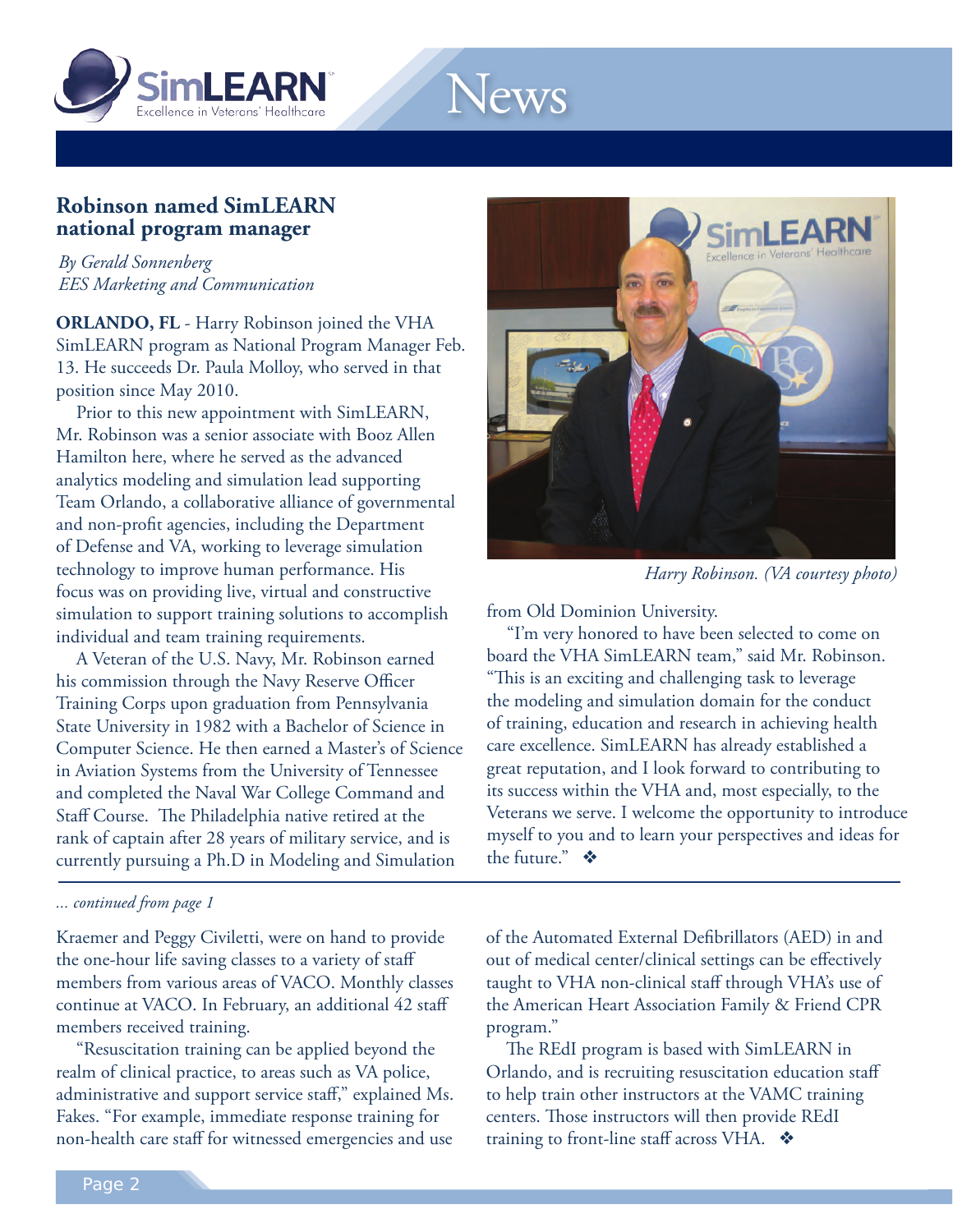## **IMSH highlights world of simulation**

*By Gerald Sonnenberg EES Marketing and Communication and Robert Kraemer RN, BSN, CCRN Health Education Specialist., SimLEARN/REdI* 

**SAN DIEGO, CA -** It took a team effort as SimLEARN staff prepared and packed for the 12th Annual International Meeting on Simulation in Healthcare (IMSH), held Jan. 28 – Feb. 1 here. IMSH provides educational opportunities for providers to teach and learn alongside other clinicians. More than 3,000 clinicians and simulation professionals from around the world attended, and 40 VHA staff members were featured presenters at the international meeting.

SimLEARN staff packed delicate high-fidelity mannequins, equipment and laptops that would be used at the event and also used to demonstrate VHA's capability and dedication to providing educational opportunities for its staff and better care for Veterans. Leading the Orlando-based group was Scott Mitchell, a SimLEARN Health Education Specialist.

"It is a tremendous challenge moving this equipment well over 2,000 miles, but IMSH provides such a great



 *SimLEARN staff member Tracey Robilotto, health education specialist, talks with visitors to the SimLEARN booth at the 2012 IMSH event in San Diego, CA. Forty VHA staff members were featured presenters at the international meeting. (VA photo by Gerald Sonnenberg)* 

opportunity to showcase the technology and collaborate with the worldwide simulation community," said Mr. Mitchell. "Every year IMSH has grown, in some cases exponentially," he added. "This is a tremendous undertaking, but it speaks to the importance and opportunity in attending an event like this."  $\bullet$ 

## **Gainesville RN receives 2012 VA Under Secretary for Health's Excellence Award**

*By Gerald Sonnenberg EES Marketing and Communication* 

**SAN DIEGO, CA** - Denise Cochran, RN, BSN, a VHA employee, was presented the 2012 Under Secretary for Health's Excellence in Clinical Simulation Training, Education and Research Practice award Jan. 29.

The award was established to recognize clinical leaders who have supported and advanced VHA's strategic plan for clinical simulation. Haru Okuda, MD, National Medical Director for SimLEARN, presented Ms. Cochran with the award at a special VHA clinical simulation break-out session during the International Meeting of Simulation in Healthcare (IMSH) here.

 Coordinator for the Malcom Randall VA Medical Center Ms. Cochran serves as the Simulation Center *continued on page 4 ...* 



*Haru Okuda, MD, SimLEARN National Medical Director, presents Denise Cochran, RN, BSN, with the 2012 Excellence in Clinical Simulation Training, Education and Research Practice Award. (VA photo by Gerald Sonnenberg)*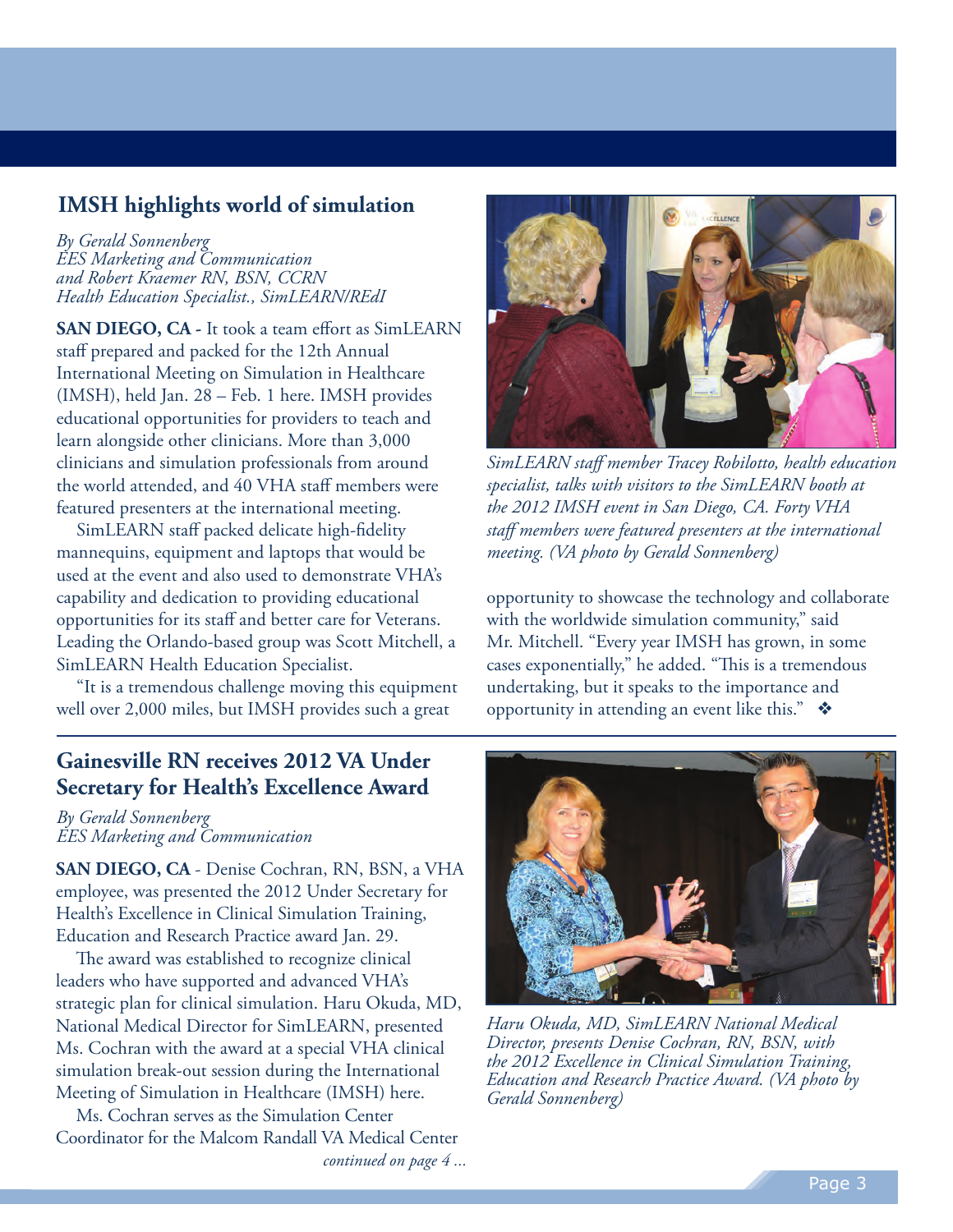

## **Video baby monitor increases simulation realism without big price tag**

*By Bryan Cruthirds, RN, BSN, MBA, Simulationist/ Educator; Paula Carvalho, MD, FCCP, Medical Director of Simulation; Merry Kuyper-Carson, RN, MSN, ACNS/ Education, Nursing Director of Simulation; Ellen Jones, RN, BSN, Simulationist/Educator Boise VA Medical Center* 

**BOISE, ID -** With tight budgets in mind, the Boise VA Medical Center (BVAMC) was looking for a way to enhance in-situ simulation. The mannequin used during mock codes in the hospital units included a wireless transmitter for voice, but it lacked an acceptable way to hear or see what was happening in the room without physically being at the bedside.

Some facilities have tried using a standard baby monitor during simulation, to enable the mannequin operator to hear what was happening and to respond appropriately. The simulation education team here decided to use a color video and audio baby monitor instead. With the ability to see, as well as hear what was happening real-time during the simulation, the benefits were observed immediately.

Using an IV pole mount, the team made a bracket that allowed the camera/microphone unit to be placed at the foot of the bed. During the first mock code on the BVAMC medical/surgical unit, the mannequin operator was able to see the learner's physical touch on the "patient" when inquiring about pain location, and in turn, could cause the "patient" to respond appropriately to the actions of the learner. Because both the mannequin and the baby monitor were wireless, the operator was able to control the simulation and respond to the learner's actions from two rooms away. Being able to remotely run in-situ scenarios without immediate

*continued on page 5 ...* 

#### *... continued from page 3*

 in Gainesville, FL, and was recognized with the award for her many contributions in the field of clinical simulation.

Among her accomplishments was leading the creation of a simulation center for medicine, nursing, surgery, anesthesia and respiratory therapy. Known as the Interdisciplinary Simulation Education Center (ISEC), this center has had an impact on patient safety issues throughout the Gainesville VAMC using simulation techniques. She also developed simulation-based education and training to resolve these issues, and assists in the development ofsimulation-based curriculum for training residents and students, and provides simulation instructor training.

 have benefited from the available ISEC training. Six hundred alone were trained last year in Advanced Cardiac Life Support. Other training included advanced airway management skills, invasive procedure training, code training for radiology technicians, and dozens of mock code drills. Thus far, thousands of clinicians and other staff

Ms. Cochran developed simulation components for pelvic and breast exams for the Mini-Residency Program



*Shortly after receiving her award, Denise Cochran, RN, BSN, (right) participated in a simulation with Joel Ottoson, RN, MSN, during the VHA breakout session of the IMSH event Jan. 29. (VA photo by Gerald Sonnenberg)* 

on Primary Health Care for Women Veterans, and she is involved inseveral national VHA clinical simulation projects to expand and promote simulation training.

"Everybody kicked in to develop the ISEC. Some contributed equipment, and some contributed personnel," said Ms. Cochran. "Receiving this award shows it doesn't take a lot to integrate simulation into programming. Believe and put forward the effort."  $\bullet$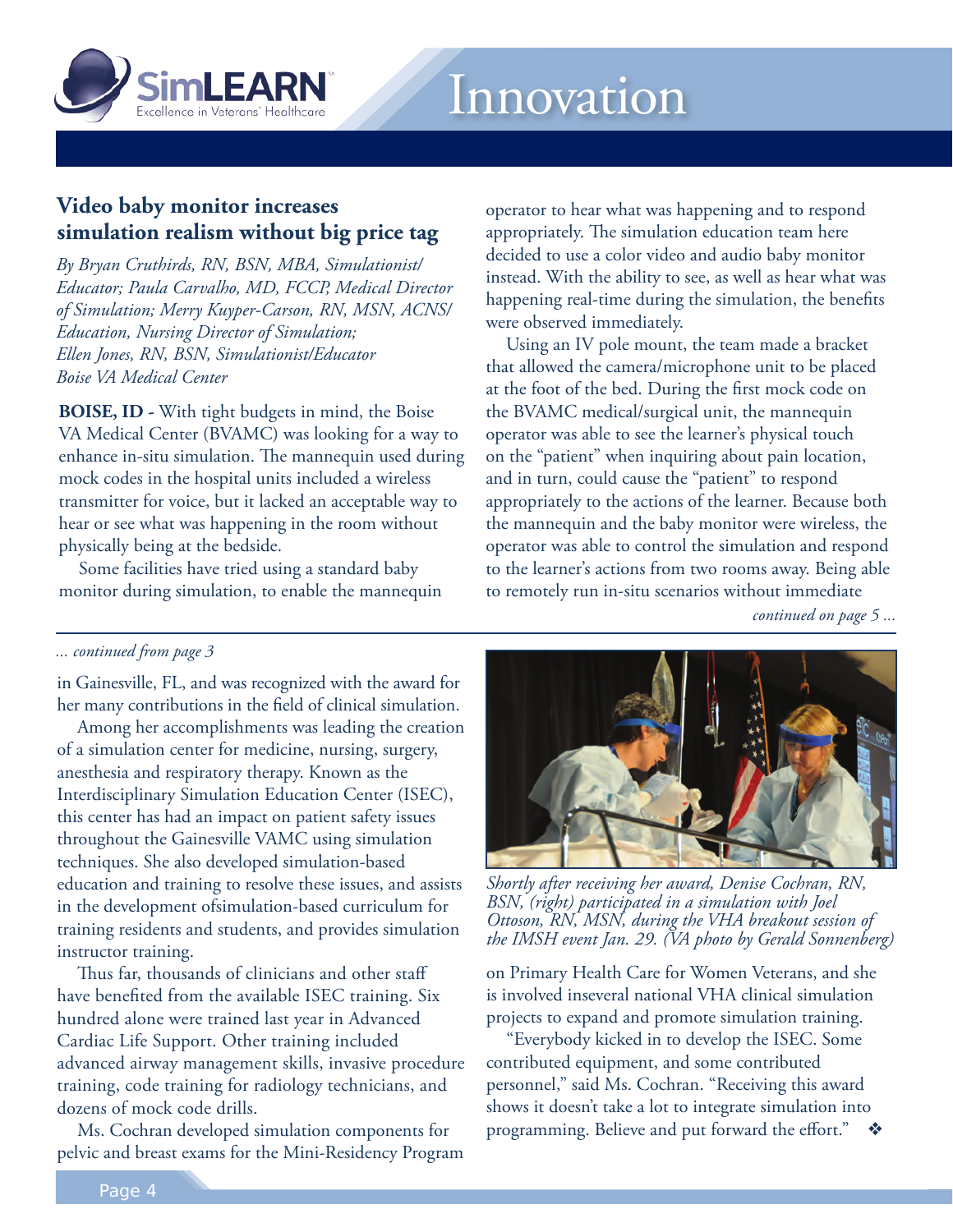### **Ensuring correct surgery simulation train-the-trainer**

*By Victoria B. Clark, MSN, RN, C Veterans Integrated Service Network 8 Designated Learning Officer Lake City VA Medical Center* 

 **LAKE CITY, FL** - Could you envision this simulation scenario? A patient with glaucoma in the left eye was taken to surgery. The correct eye was marked, but the patient received an anesthetic "block" in the incorrect eye. Surgery was cancelled and rescheduled. During another scenario, the patient stopped the surgical team from operating on the wrong eye. Hypothetical situations like these, although infrequent, demand utmost attention and corrective action, because one incident is one too many.

To address this national and local patient safety issue, the VISN 8 chief medical officer, chief of surgery and

the VISN Designated Learning Officer (DLO) tapped into, and collaborated with, national SimLEARN center staff in developing simulation-based training for surgical staff.

 (2010-023) and local patient safety data to guide decisions on prioritization of simulation efforts, the curriculum development team developed a training plan with appropriate learning, application and impact objectives. The training plan included pre-requisite coursework using the Talent Management System in invasive procedures. This training targeted all clinicians who participate in invasive procedures inside and outside the operating room. The plan also called for an ECS simulation train-the-trainer format to widely and rapidly deploy the ECS simulation training throughout a very Using the Ensuring Correct Surgery (ECS) Directive large VISN.

 based upon the framework of the initial collaboration The train-the-trainer curriculum was designed

*continued on page 6 ...* 

#### *... continued from page 4*

physical presence at the bedside opens up many options and increases the realism of training.

Additional benefits to this particular baby monitor are the ability to see in the dark using infrared light (which would allow for continuous monitoring during "power outage" scenarios); battery or AC adapter operation; and the ability to record and capture images and sound from the monitor onto an attached computer. Using a USBto-RCA converter, both still images and video footage were captured during simulations. While the video quality is not as sharp as standard video cameras, the ability to see and respond appropriately and to use the videos during debriefing, if desired, made this purchase well worth the money.  $\cdot$ 

*(Photo right) Ellen Jones, RN BSN, a nursing education specialist at the Boise VAMC, participates in a simulation exercise using the baby monitor. The camera is mounted on an IV pole on the opposite side of the bed. The monitor is visible bottom right. (VA photo by Bryan Cruthirds)* 

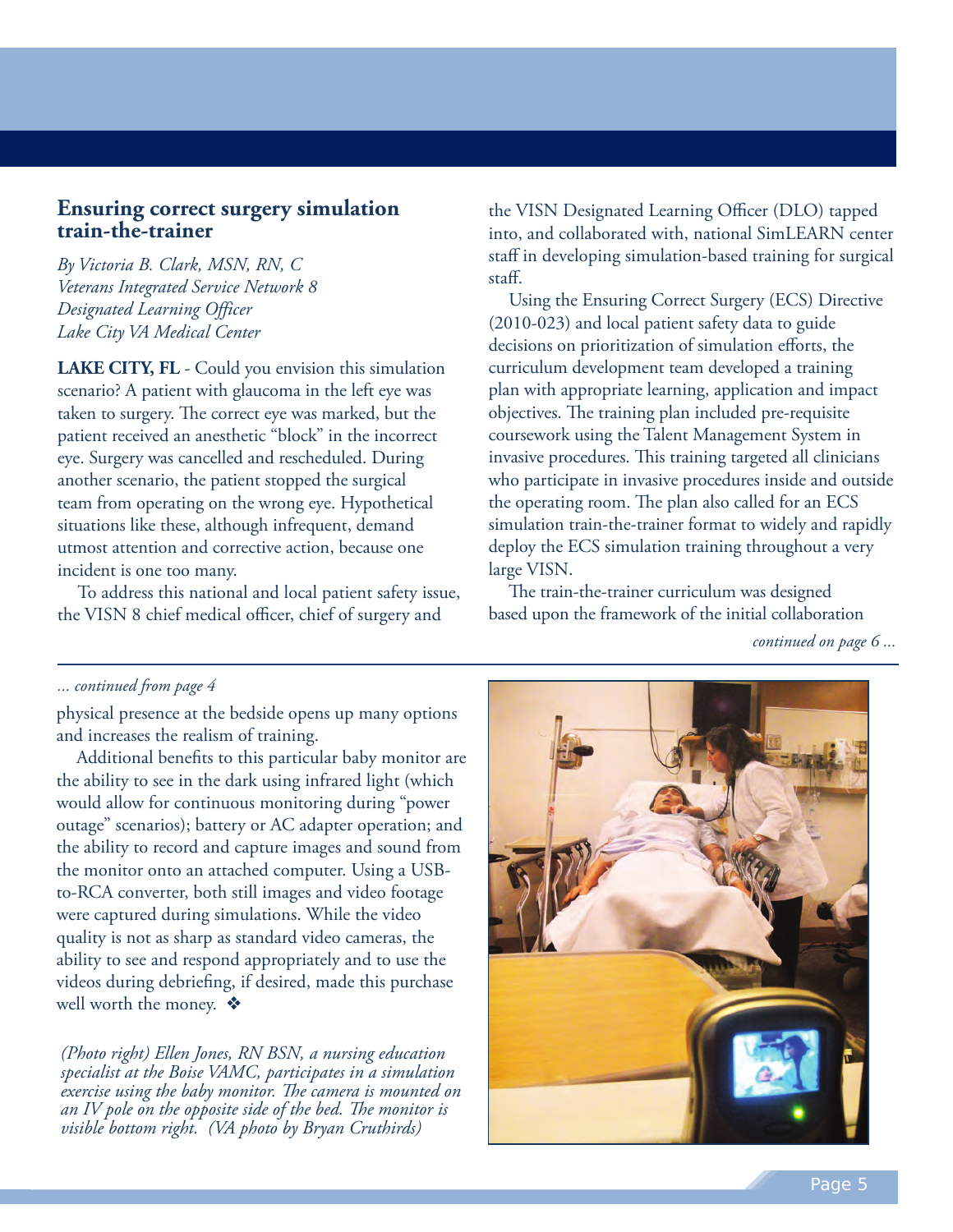

## **Harbor VAMC developing better skills through simulation**

*By Kevin Felner, MD Assistant Professor of Medicine, Division of Pulmonary and Critical Care, NYU School of Medicine Harbor VA Medical Center* 

 **NEW YORK, NY** - The simulation program here at the NY Harbor Healthcare System (Manhattan campus) began in 2005 when they requested and received their first simulator. They started doing airway management for their intensive care unit interns, as well as code management and advanced airway management with their pulmonary/critical care fellows.

 dialysis center measuring 1,200 square feet, and was also able to hire Dr. Brian Kaufman, an intensivist/ anesthesiologist from the New York University (NYU) School of Medicine, who dramatically helped further activity and spearhead the renovation of the space. It now has two rooms with sound-proof walls and one- way mirrors, telephones and videotaping capability in Staff went from a small temporary space to a former one room and ability to voice-in to each room.

 received a VA salary line for a simulation fellow, who is selected from a pool of third-year critical care fellows (NYU pulmonary/critical care program). Activity further improved when they applied for and

 with internal medicine residents (who function as rapid response and code team leaders) on leadership and professionalism. Now, the second-year internal medicine residents come annually for two-hour sessions to perform rapid response and code team training as part of their curriculum. Two randomized studies have been conducted

 critical care conferences for the past two years in the simulation lab covering topics including toxicology, shock and ethical issues. This past year a two-day course for all incoming interns was held on central line placement, including indications, techniques, complications and use of ultrasound. The simulation program has conducted monthly

 assisted by Nursing Educator, Leonie Navarro- Mariazeta. She has helped arrange seminars for nurses Work is being performed with nursing services, *continued on page 7 ...* 

*... continued from page 5* 

 with various VACO offices during 2010 and 2011. This training allows participants to experience a high- fidelity simulation environment, learn crisis resource management principles, be immersed into the ECS directive, develop simulation-based scenarios, practice running the simulation-based ECS training, and conduct simulation debriefing with participants.

 2011, for 1.5 days at the national SimLEARN Center in Orlando, FL. Each of the seven medical centers was asked to select two surgical clinical staff, a physician, a nurse, and/or a simulation educator to attend the workshop. At the end of their training, the attend others at their local medical centers, targeting ophthalmology clinicians first, and then deploying the simulation-based training to other surgical staff. All the ECS simulation training for Opthalmology staff is to be completed by the end of The ECS train-the-trainer occurred Dec. 13-14,

March 2012.

An evaluation plan was also developed at the onset of the planning and curriculum development. The evaluation objectives served as the drivers for the design and content of the train-the-trainer, as well as for the subsequent ECS simulation training at the local hospitals. Levels 1 and 2

(participant reaction



and learning) evaluation were administered during and immediately after the workshop. Levels 3 and 4 (application and organizational impact) evaluation will be administered 3 months after the train-the- trainer, and again 3 months after the facility level training is completed.  $\bullet$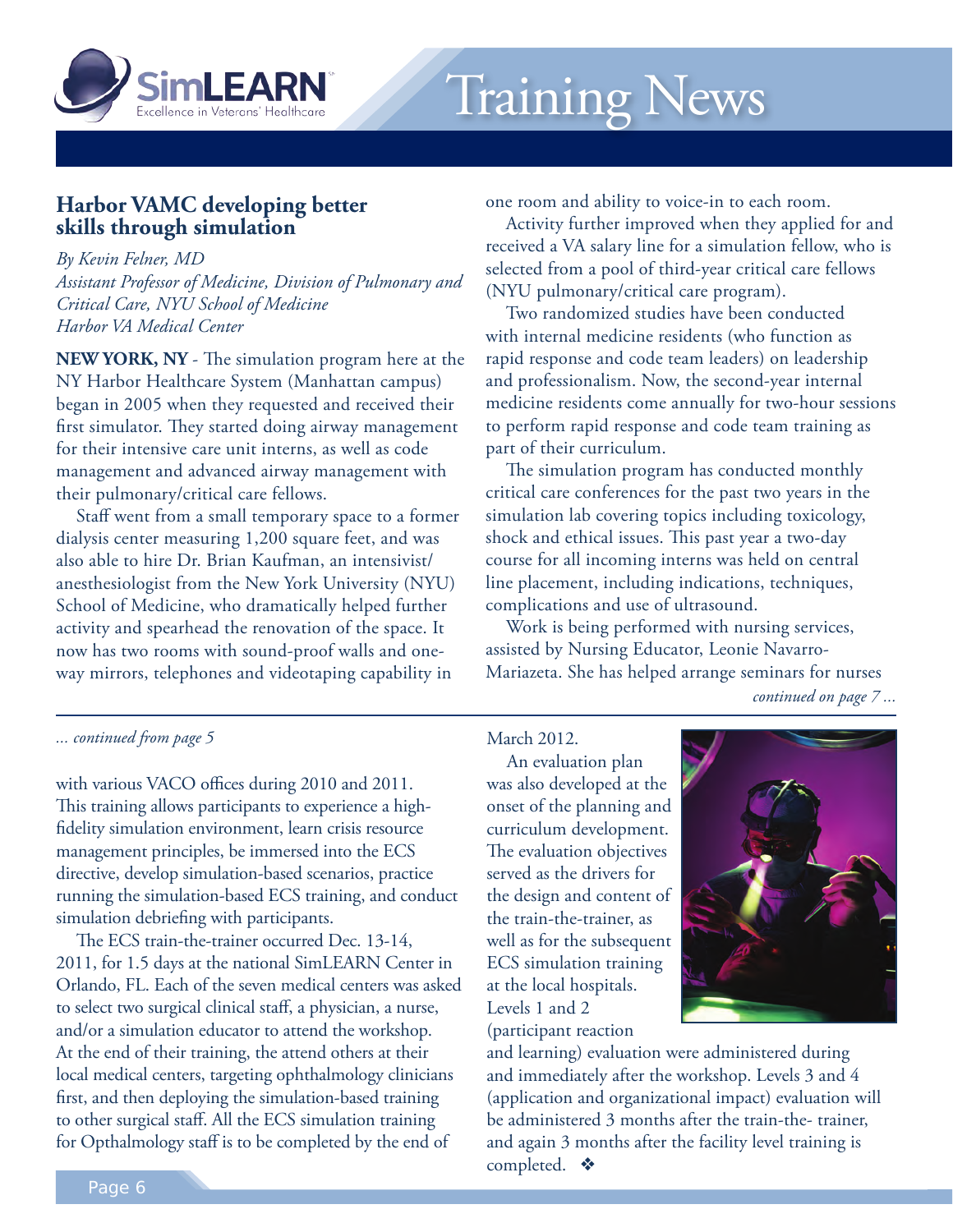## **H.A.I.L. to the mannequin; Open house highlights VHA simulation**

*By Kami Willett, RN-BC, MSN, Nursing Project Manager Gale Etherton, MD, Staff Physician and Margaret "Peggy" Gound, PhD, Nurse Researcher*  Nebraska-Western Iowa Health Care System

**OMAHA, NE -** On Dec. 14, Veterans, their families and VA Nebraska-Western Iowa Health Care System (NWI) staff had the opportunity to view one of two highfidelity mannequins in the lobby of the medical center. "H.A.I.L.," which stands for Helping Another Individual Live, was the mannequin on display.

 simulator is used to recreate medical scenarios for training medical personnel caring for patients. The wireless high-fidelity SimMan® 3G patient

 perform include chest movements (breathing), heart beats (with palpable pulses), sweating, coughing, sounds (breath, heart, bowel), pupillary (eye) reactions and conversational speaking. The mannequins can be used for team training, education and communication assessment. Procedural techniques include placing intravenous lines (IV), chest tubes, intubation (breathing tubes), foley (urine drainage) among others that can be practiced in a Some of the functions the SimMan® 3G is able to

safe and controlled setting.

 standardized scenarios and validated evaluation tools. The SimMan® 3G and the faculty simulationists open the door to innovative training opportunities without any risk or harm to live patients, thus building the confidence and expertise of medical personnel. This training modality is innovative and promises to put NWI at the forefront of health care training and evaluation. Opportunities to assess skill sets can be done with

 only procedural tasks, but designing complete scenarios that address clinical, communication, safety and critical thinking skills. This work was initiated in 2010 with the support of the Improvement Capability Grant. This NWI Simulation Program was augmented by the VISN 23 Simulation Program which provided an additional SimMan® 3G in 2011. NWI uses simulation for nursing by addressing not

 held during the open house. The winning name was submitted by a Veteran's son. More than 140 staff, visitors and Veterans participating in hands-on and virtual demonstrations of the SimMan® 3G. Due to the large number of participants, another open house will be scheduled.  $\bullet$ H.A.I.L. was named as a result of a competition

#### *... continued from page 6*

 on what to do in the surgical ICU when there are issues with post-operative cardiothoracic patients and post-operative neurosurgical patients before the physicians arrive. Seminars have also been held on balloon-pump management, and on what to do before the physician arrives, as well as tying this to training of medical residents to do more team training.

*In situ* simulation is something performed all over the hospital. These include simulations for myocardial infarctions in the emergency room, with the patient (simulator) being triaged and often ending up in the catheterization lab. Frequently, code simulations in both the surgical and medical intensive care units are done, and rapid responses on our ward floors are performed to assess teamwork and leadership. Often, unexpected issues are uncovered, including those

 related to equipment, communication, overhead calls and pagers. *In situ* simulations are held bi-annually in the MRI area to ensure that protocol is followed on extracting patients to manage them in a safe area. Recently, simulations of code 2000s, or mental health crises have been done. Coordination has been done with the chief of the psychiatry service who approached the simulation staff about this training.

 multidisciplinary. It involves psychiatrists and trainees, psychiatric nurses, VA police and simulation staff functioning as actors and helping with some of the non-psychiatric debriefing. In the future, more multidisciplinary team training involving the intensive care unit and emergency room staffs is planned.  $\; \clubsuit \;$ The simulation training conducted is highly